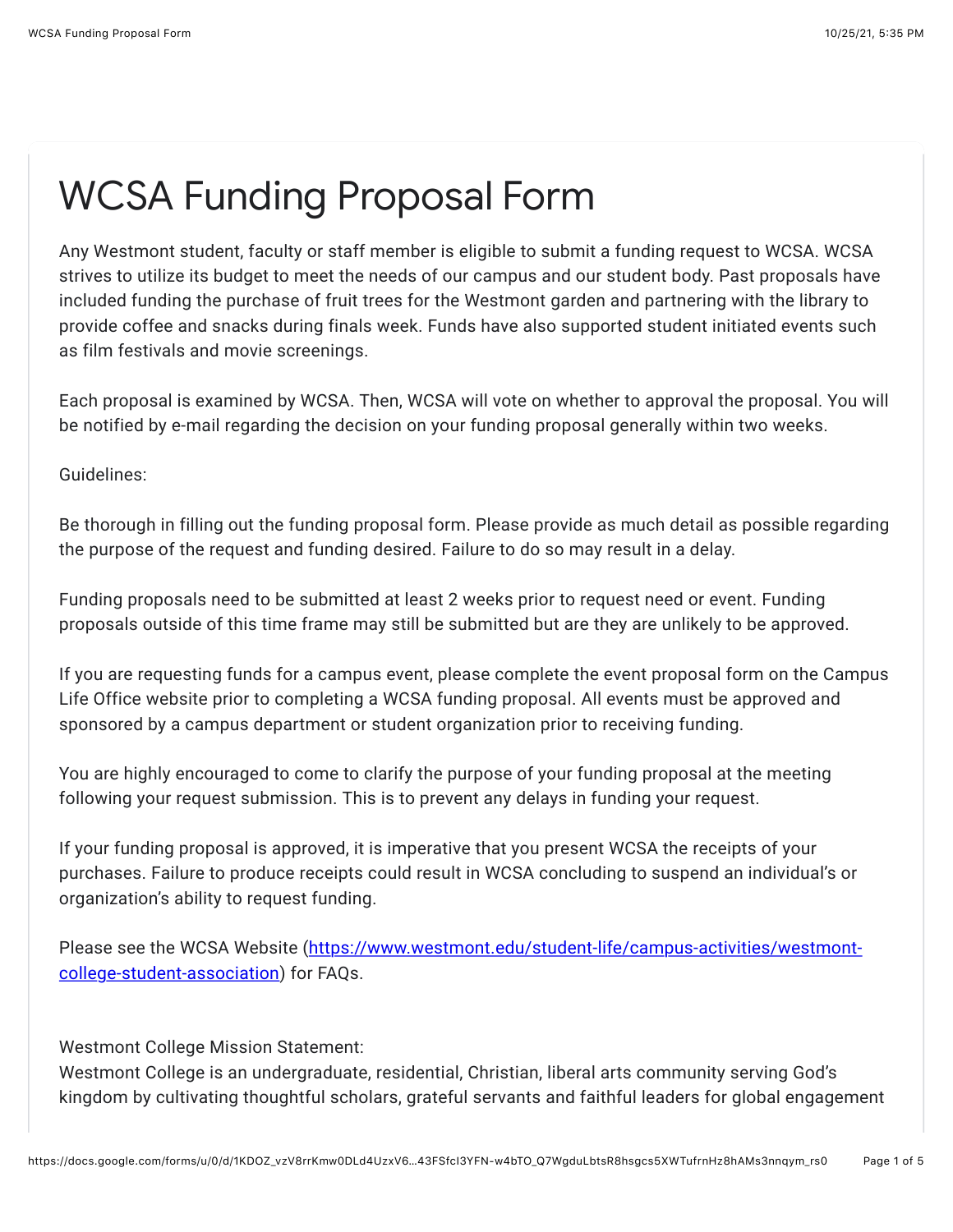with the academy, church and world.

## WCSA Mission Statement:

WCSA is the voice that represents the diverse views, beliefs, needs, and desires of our student body. We seek to unify faculty, staff, administration, and students by promoting communication and initiating change at Westmont College.

Group Name \*

InterCultural Programs

Contact Person \*

Saray Duran

Contact Email \*

sduran@westmont.edu

Project Name \*

LSU Dia de Los Muertos Event

Department Affiliation \*

InterCultural Programs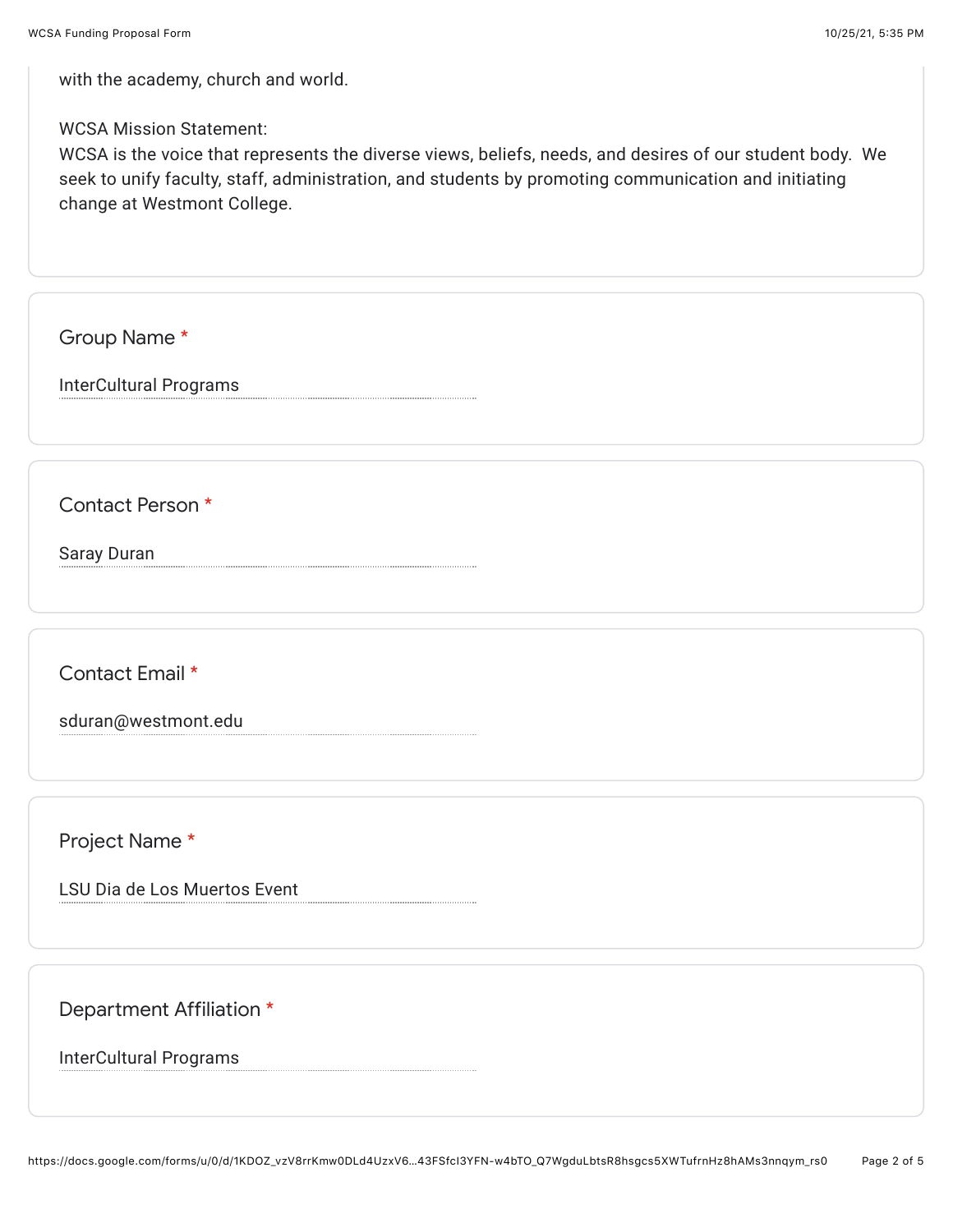| Proposal Date *                                 |  |
|-------------------------------------------------|--|
| MM<br>DD<br>YYYY                                |  |
| 10 / 24 / 2021                                  |  |
|                                                 |  |
| Project Date *                                  |  |
| MM<br>DD<br>YYYY                                |  |
| 11 / 02 / 2021                                  |  |
| Is the event open to the entire student body? * |  |
| Yes                                             |  |

 $\bigcap$  No

| Has your group submitted a funding proposal before? * |
|-------------------------------------------------------|
| Yes                                                   |
| No                                                    |
|                                                       |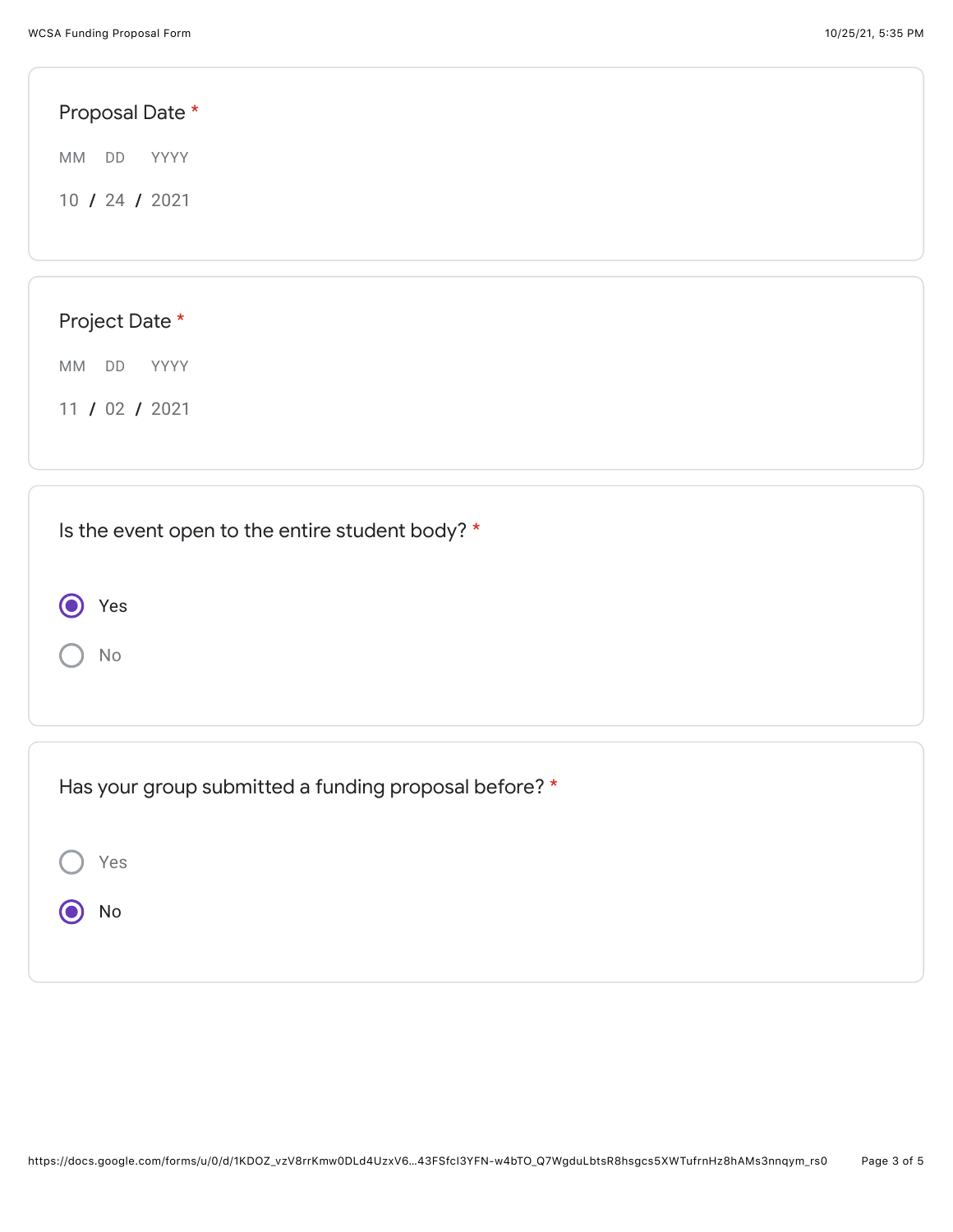If yes, when?

Describe the nature of your project (Target population, number of students involved, length of project, etc.) \*

This is going to be an event for the entire student body on behalf of LSU to celebrate "Die de Los Muertos" or Day of The Dead. We plan to have a few members of LSU help out with the event by setting up tables and chairs, decorating the room, hosting two loteria games we will have before the showing of the movie "Coco", and assisting students with pan dulce and hot chocolate. The target population is the whole student body. The students involves is myself and the other student leaders of LSU, along with about 5-8 LSU members or ICP leaders (not entirely sure of the exact number yet). The project will start at approximately 6:30 pm. We will begin with an introduction of the LSU co leaders and a little bit about Dia de Los Muertos and why it is a special celebration. We will continue after with two loteria games played with fun, jumbo sized loteria cards, ending with prizes for the students. Then we will begin the movie at around 7 pm. The entire event should end at around 9 pm. During the movie we will be serving different types of sweet bread from La Bella Rosa Bakery, along with Abuelita hot chocolate, already prepared for the students' enjoyment. We hope to have the round tables decorated with marigolds, plastic candles, and different symbols that are traditionally displayed on an altar. An altar is set up for Dia de Los Muertos to remember our loves ones who have passed on. They usually have pictures of the loved ones, their favorite foods, drinks, and anything that reminds their family of them. We hope to bring a few of those symbols and tie it into the decoration of the GLC, that being for the round tables and for the food table.

What do you hope to achieve with this project? \*

We hope to shed some light on why this beautiful tradition and celebration is so special and is honored within the Hispanic/Latin culture to Westmont students, and to share a little bit of that part of that culture with them.